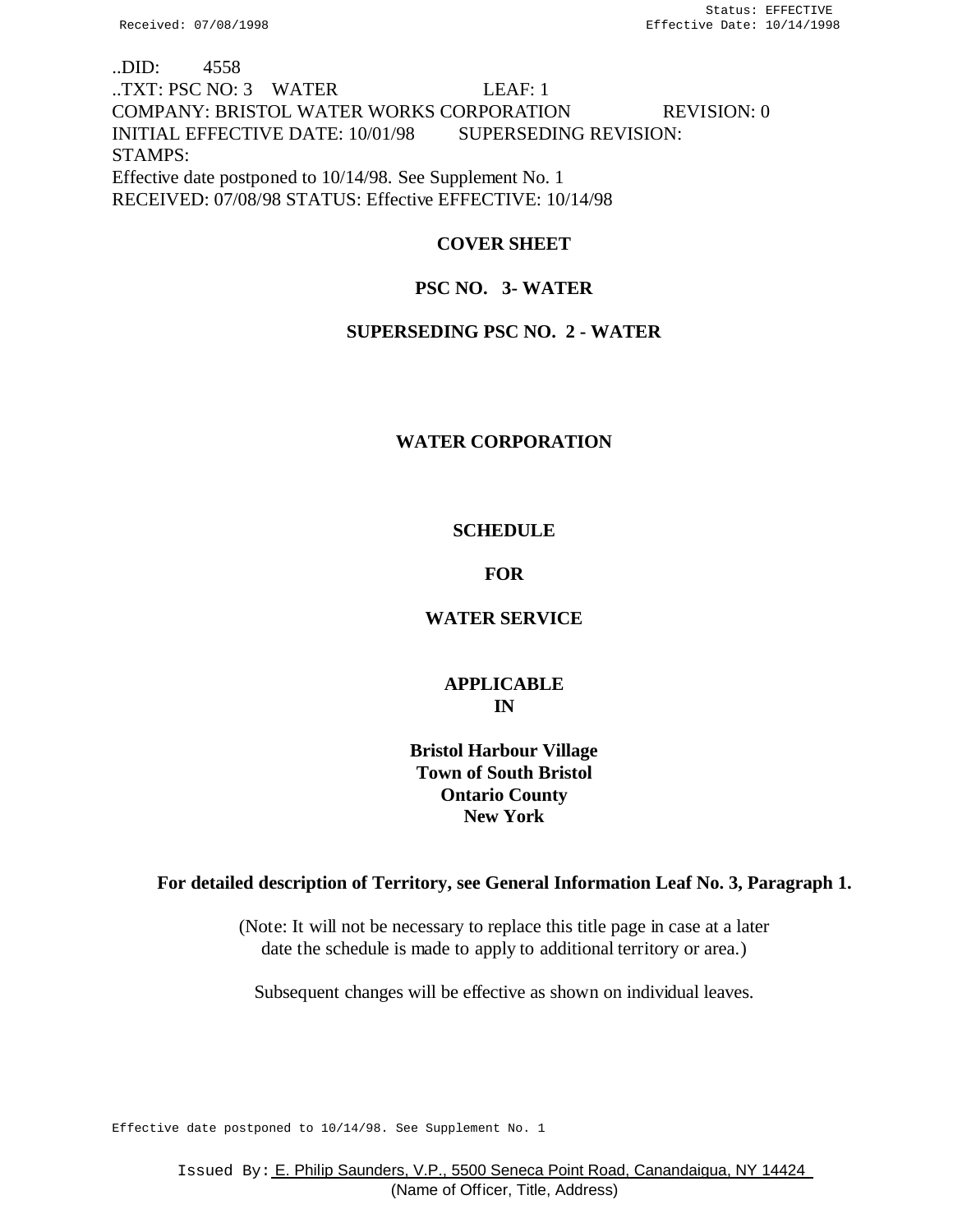..DID: 4546 ..TXT: PSC NO: 3 WATER LEAF: 2 COMPANY: BRISTOL WATER WORKS CORPORATION REVISION: 0 INITIAL EFFECTIVE DATE: 10/01/98 SUPERSEDING REVISION: STAMPS: Effective date postponed to 10/14/98. See Supplement No. 1 RECEIVED: 07/08/98 STATUS: Effective EFFECTIVE: 10/14/98

#### **TABLE OF CONTENTS**

## **GENERAL INFORMATION LEAF NO.**

| 1. | Territory                                                      | 3              |
|----|----------------------------------------------------------------|----------------|
| 2. | Application for Water Service                                  | 3              |
| 3. | Deposits - Security                                            | 3              |
| 4. | Deposits - Interest                                            | 4              |
| 5. | Deposits - Return                                              | 4              |
| 6. | Deposits - Other                                               | $\overline{4}$ |
| 7. | <b>General Rules</b>                                           | $5 - 6$        |
| 8. | Metered Service                                                | $6 - 7$        |
| 9. | <b>Unmetered Service</b>                                       | 7              |
|    | 10. Extension of Mains                                         | $\tau$         |
|    | 11. Discontinuance of Service - Non-payment                    | $7 - 8$        |
|    | 12. Discontinuance of Service - Other                          | $8 - 9$        |
|    | 13. Discontinuance of Residential Service - Special Procedures | 9              |
|    | 14. Deferred Payment Agreements                                | 9              |
|    | 15. Complaint Handling Procedures                              | 10             |
|    | 16. Restoration of Service                                     | $10 - 11$      |
|    | 17. Interest on Customer Overpayments                          | 11             |
|    | 18. Regulation                                                 | 11             |
|    | <b>RATES</b><br>Service Classification No. 1                   | 12             |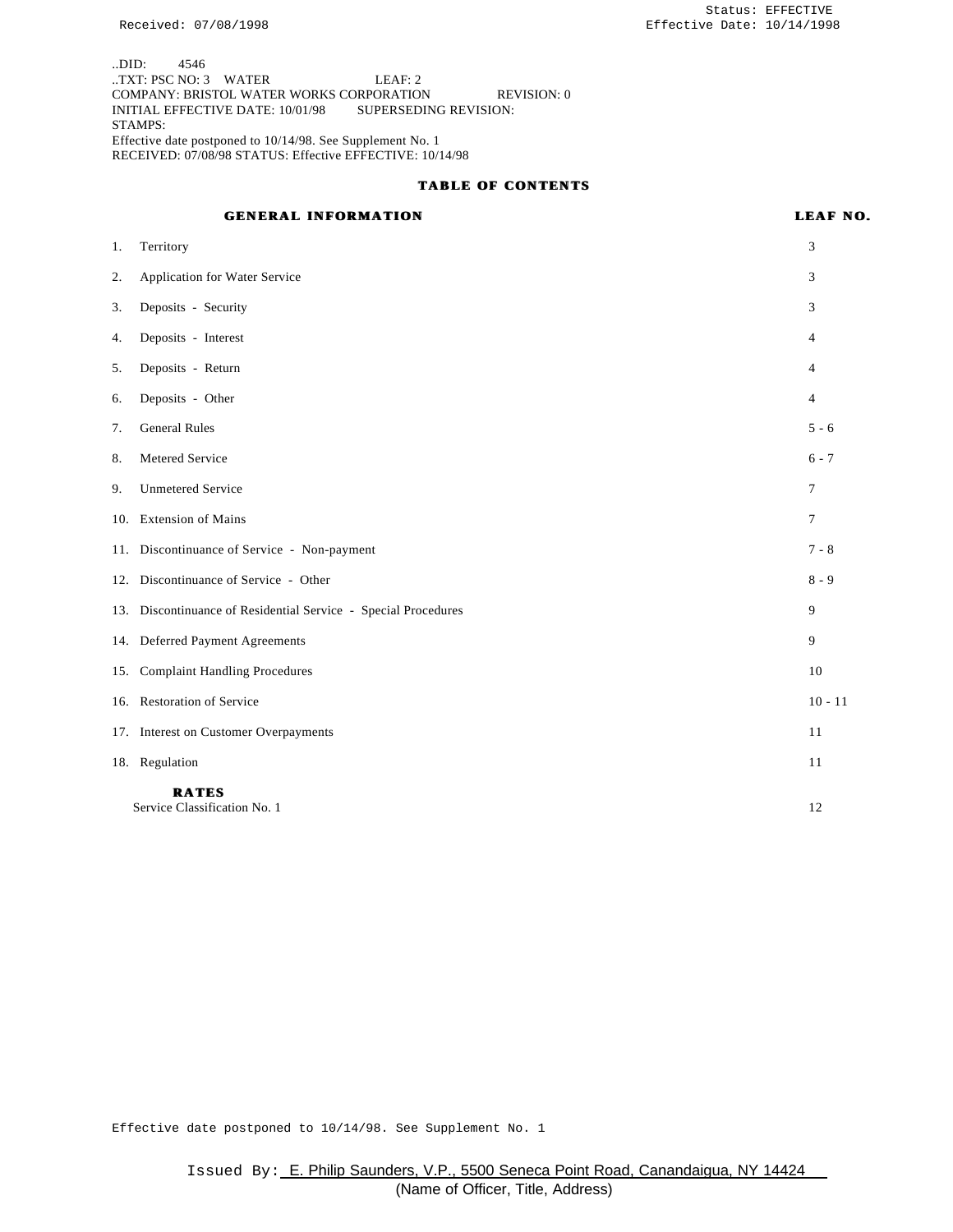..DID: 4547 ..TXT: PSC NO: 3 WATER LEAF: 3 COMPANY: BRISTOL WATER WORKS CORPORATION REVISION: 0 INITIAL EFFECTIVE DATE: 10/01/98 SUPERSEDING REVISION: STAMPS: Effective date postponed to 10/14/98. See Supplement No. 1 RECEIVED: 07/08/98 STATUS: Effective EFFECTIVE: 10/14/98

#### **GENERAL INFORMATION**

1. Territory (County, Town, Development, Streets, etc.)

 Bristol Harbour Village Development, Ontario County, Town of South Bristol, State of New York

- 2. Application for Water Service
	- A. Written application for service may be required.
	- B. A separate application may be required for each premises.
	- C. Premises may be subject to inspection by the company.
	- D. Applications need not be accepted from customers with charges due on any water accounts with the company. The company must accept an application if the customer enters into a deferred payment agreement.
	- E. Service pipe installations are subject to company approval.
- 3. Deposits Security
	- A. As a condition of receiving service, the company may require a deposit from customers that are delinquent (having a bill remaining unpaid 23 days from the date mailed), seasonal, short term or temporary or who have had service terminated for non-payment during the preceding 6 months. In addition, a deposit may also be required from a non-residential customer whose credit has not been established with the company. A delinquent customer shall be provided with a written notice 20 days before the deposit is assessed which states that failure to make timely payments will permit the company to require a deposit from such customer.
	- B. Deposits from applicants and customers may not exceed two times the estimated average monthly bill for a calendar year, except in the case of customers whose usage varies widely where deposits may not exceed twice the average monthly bill for the peak season.
	- C. The company shall perform an annual review of the billing history of every customer who has a deposit with the company to assure that a deposit is still required under (3A) above and that the amount of the deposit conforms with (3B) above. The company reserves the right to review the deposit at any time. If a review shows that the deposit held falls short of the amount the company may require by 25 percent or more, the company may require the payment of an additional amount. If a review shows that the deposit held exceeds the amount required by 25 percent or more, the company shall refund the excess to the customer. The customer may request a downward revision of the deposit.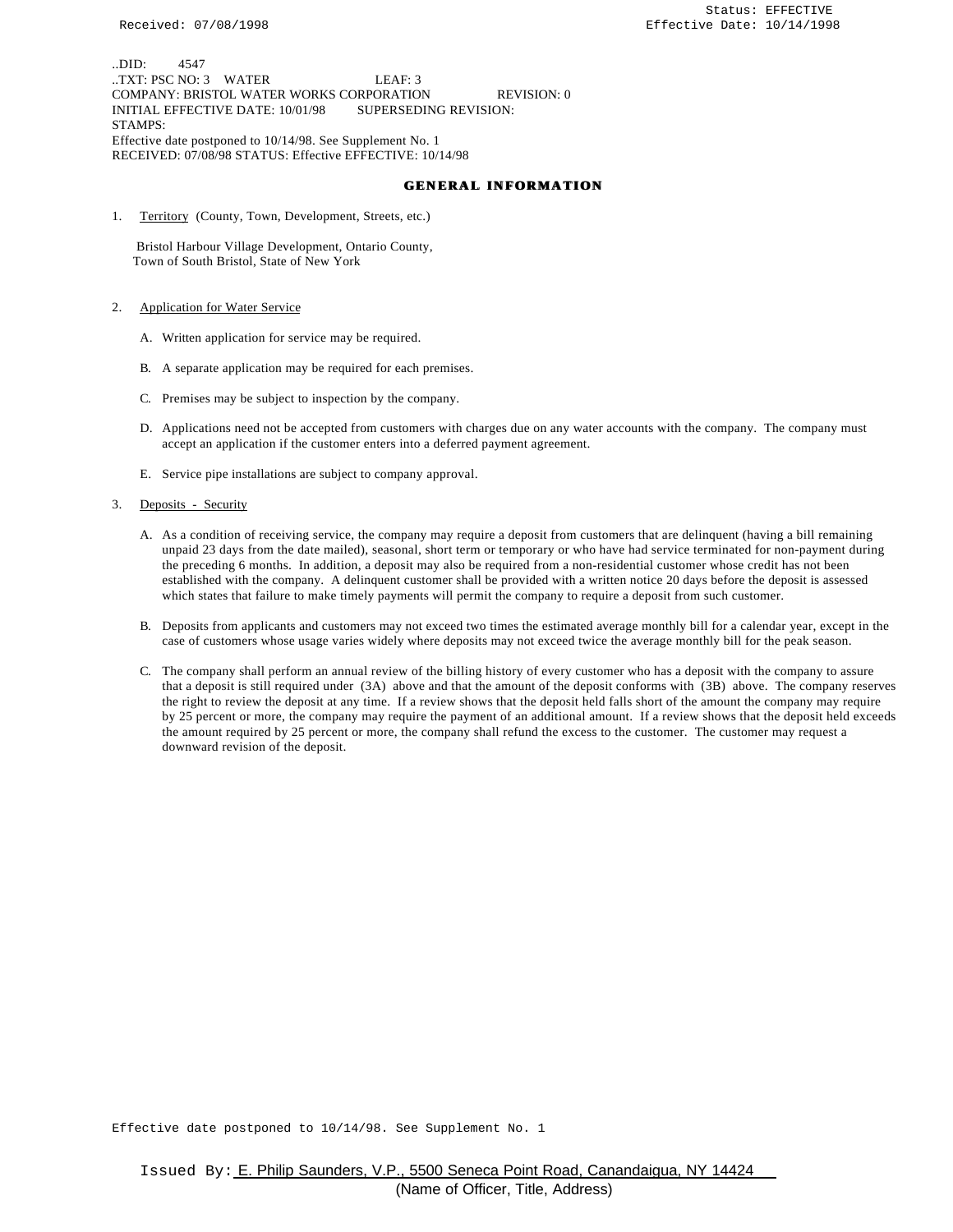..DID: 4548 ..TXT: PSC NO: 3 WATER LEAF: 4 COMPANY: BRISTOL WATER WORKS CORPORATION REVISION: 0 INITIAL EFFECTIVE DATE: 10/01/98 SUPERSEDING REVISION: STAMPS: Effective date postponed to 10/14/98. See Supplement No. 1 RECEIVED: 07/08/98 STATUS: Effective EFFECTIVE: 10/14/98

#### **GENERAL INFORMATION**

4. Deposits - Interest

Every deposit shall earn simple interest at the rate per annum prescribed by the Public Service Commission. The interest must be paid to customers when the deposit is returned. If the deposit has been held for 12 consecutive months or more, the interest must be credited to the customer no later than the first bill rendered after the next succeeding first day of October and at the end of each succeeding 12 month period.

#### 5. Deposits - Return

- A. The company shall return to a customer a deposit or portion of a deposit and all interest thereon no more than 30 days after:
	- (1) the day the account is closed and all bills are paid; or
	- (2) the date of the first bill for service rendered after a 12 month period during which time the customer was not delinquent, provided there is no other basis for the company to request a deposit; or
	- (3) a review of the deposit shows that a reduction of the deposit is warranted.
- B. A deposit or portion of a deposit plus interest thereon that is subject to return may be credited to the customer's account in the amount of any outstanding charges. If any balance remains, a refund check shall be issued.
- 6. Deposits Other
	- A. In the event that the applicant desires service for a trailer or other non-permanent structure, he shall deposit with the company all costs of the connection of such service. Said deposit shall bear simple interest as required above and shall be refunded at the end of 10 years, or sooner in the event that a permanent structure for such service connection is completed.
	- B. The company may also require deposits from customers to guarantee future payments as set forth in lawn sprinkler, main extension, or other forms of contracts which are in a form approved by the Public Service Commission. The interest rates for these deposits will be the same as the interest rates for security deposits and such interest will be credited to the customer as prescribed by Commission rules.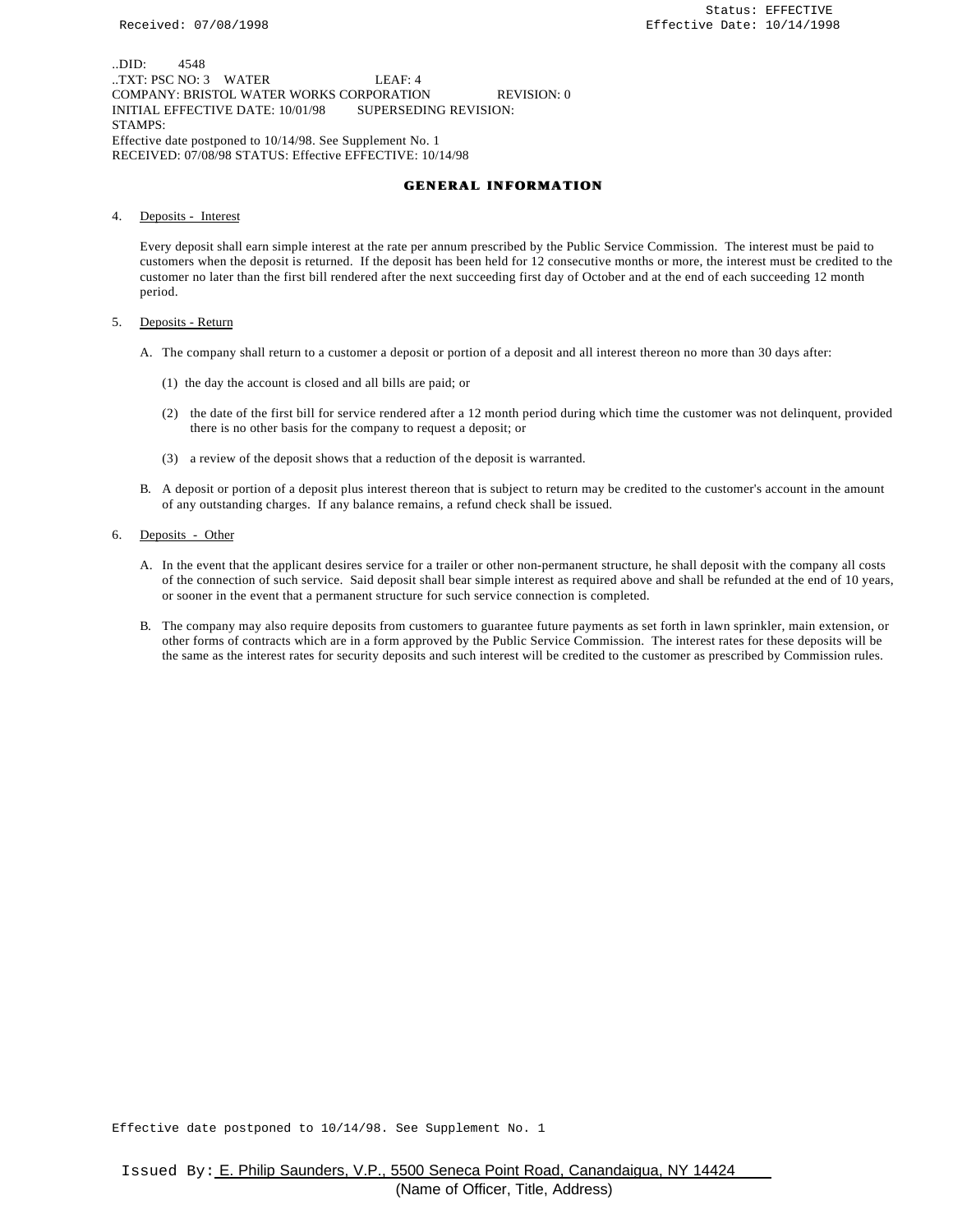..DID: 4559 ..TXT: PSC NO: 3 WATER LEAF: 5 COMPANY: BRISTOL WATER WORKS CORPORATION REVISION: 0<br>INITIAL EFFECTIVE DATE: 10/01/98 SUPERSEDING REVISION: INITIAL EFFECTIVE DATE: 10/01/98 STAMPS: Effective date postponed to 10/14/98. See Supplement No. 1 RECEIVED: 07/08/98 STATUS: Effective EFFECTIVE: 10/14/98

## **GENERAL INFORMATION**

- 7. General Rules
	- A. Customers must provide 10 days' written notice prior to the date on which termination of service is requested or prior to a change of occupancy, until which date the customer will be responsible for payment of service.
	- B. Fire hydrants shall not be used without the written permission of the company or unless in conformance with filed fire protection tariff provisions.
	- C. The company will not be liable for damage resulting from the presence of its facilities, supply, or use of water service, except damage resulting from gross negligence of the company.
	- D. The company may shut off water in its mains to make repairs and extensions. Where possible, proper advance notice will be made to customers affected.
	- E. The use of water for sprinkling, swimming pools, or other less essential uses may be restricted or prohibited where such use may unreasonably reduce the adequacy of service for other domestic purposes.
	- F. There must be a separate service for each premises.
	- G. Installation of service pipes and mains will not normally be made when the ground is frozen.
	- H. The customer is responsible for service pipes and plumbing within the property line. Any plumbing work done on the customer's service pipe is subject to approval by the company. No underground work shall be covered up until it has been inspected and approved by the company.
	- I. All leaks on customer premises or the customer portion of the service pipe must be repaired as soon as possible.
	- J. All mains, services (up to the property line) and other water system facilities will be maintained and replaced by the company.
	- K. The company will supply water in the distribution system at pressures between 20 and 100 pounds per square inch (psi) and will strive, where practicable, to maintain a normal working pressure of 60 psi with a minimum of 35 psi. If the company makes changes to its system which cause the pressure to increase to over 100 psi to existing customers, the company will be responsible for the first installation of the necessary equipment in the customer's premises. From that point on the equipment will be considered part of the customer's internal plumbing and the customer will be responsible for its maintenance or replacement. If a water pressure reducing valve, in the customer's or applicant's opinion, is necessary or desired to safeguard the plumbing, it is the customer's or applicant's responsibility to purchase, install and maintain this equipment. Where a pressure reducing valve is used it is also advisable to install a suitable pressure relief valve. All installations will comply with the local building codes and standards and are considered a part of the customer's internal plumbing.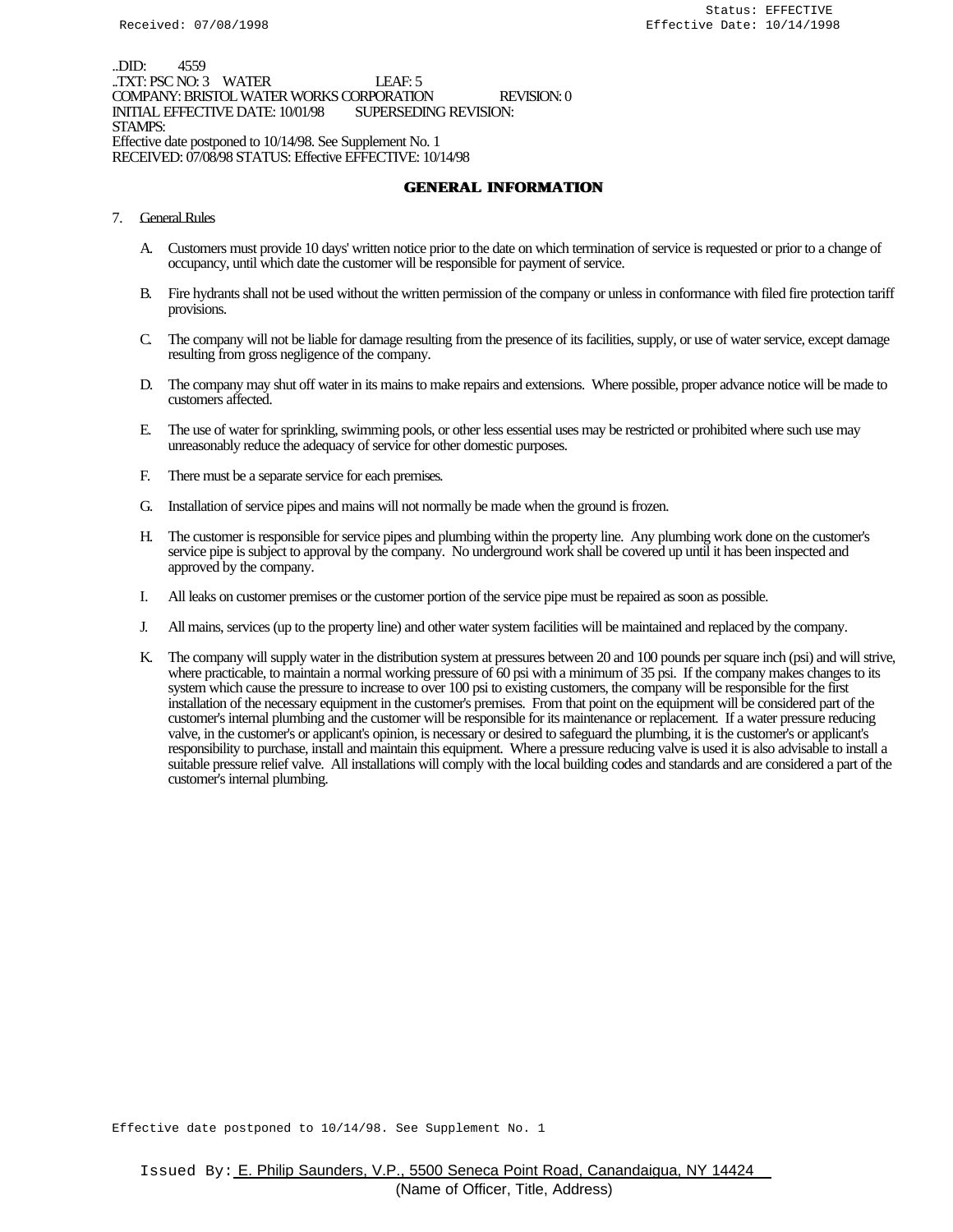..DID: 4550 ..TXT: PSC NO: 3 WATER LEAF: 6 COMPANY: BRISTOL WATER WORKS CORPORATION REVISION: 0 INITIAL EFFECTIVE DATE: 10/01/98 SUPERSEDING REVISION: STAMPS: Effective date postponed to 10/14/98. See Supplement No. 1 RECEIVED: 07/08/98 STATUS: Effective EFFECTIVE: 10/14/98

#### **GENERAL INFORMATION**

- L. Where an applicant is seeking service at an elevation or gradient which could not otherwise be adequately serviced by existing plant, the company will require that the applicant bear the additional cost of providing such extraordinary service, or in the alternative, require the applicant to purchase, install and maintain the necessary special equipment, such as a hydro-pneumatic system, needed to serve the premises. The installation of a hydro-pneumatic system as part of the customer's internal plumbing may be subject to approval of the Health Department and should comply with local building codes and standards.
- M. Cross connections to water sources other than the company's or with other facilities are strictly prohibited. Customers must, at their expense, install and maintain such backflow prevention devices as may be required by the company in accordance with good water works practice or applicable laws or regulations.
- N. Customers must permit company representatives to enter their premises on reasonable request for purposes relating to the operation and maintenance of the company's system, including inspection of the customer's and the company's facilities, installation, reading, testing, replacement and removal of meters, and terminating and restoring service.
- O. No person shall maliciously, willfully or negligently break, damage, destroy, uncover, deface, block access to or tamper with any pipe, valve, meter, structure, appurtenance or equipment which is a part of the water works system.
- 8. Metered Service (if applicable and provided for in Service Class Nos. 2 and 3.)
	- A. A meter of a type approved by the Commission is required for each premises.
	- B. The company will furnish, install, and maintain the meter. Unless the meter register is set at zero, the company shall attach a tag with the date and meter dial reading at the time of installation.
	- C. The customer will provide a location for the meter acceptable to the company and will be responsible for the cost of repairing damage resulting from human interference, frost, backflow of hot water, or other such causes.
	- D. Where the company agrees it is necessary to set a meter outside the building, it shall be installed at the expense of the customer in a pit acceptable to the company which is both water-tight and frostproof. The cover of the pit shall be fastened with a convenient locking device. Where the distance from the property line to the front wall of the building is greater than 75 feet, the company may require that the meter be set in a pit at or near the property line. If the pit is to be installed on property not owned or controlled by the customer, written consent of the owner of the property shall be obtained prior to the installation.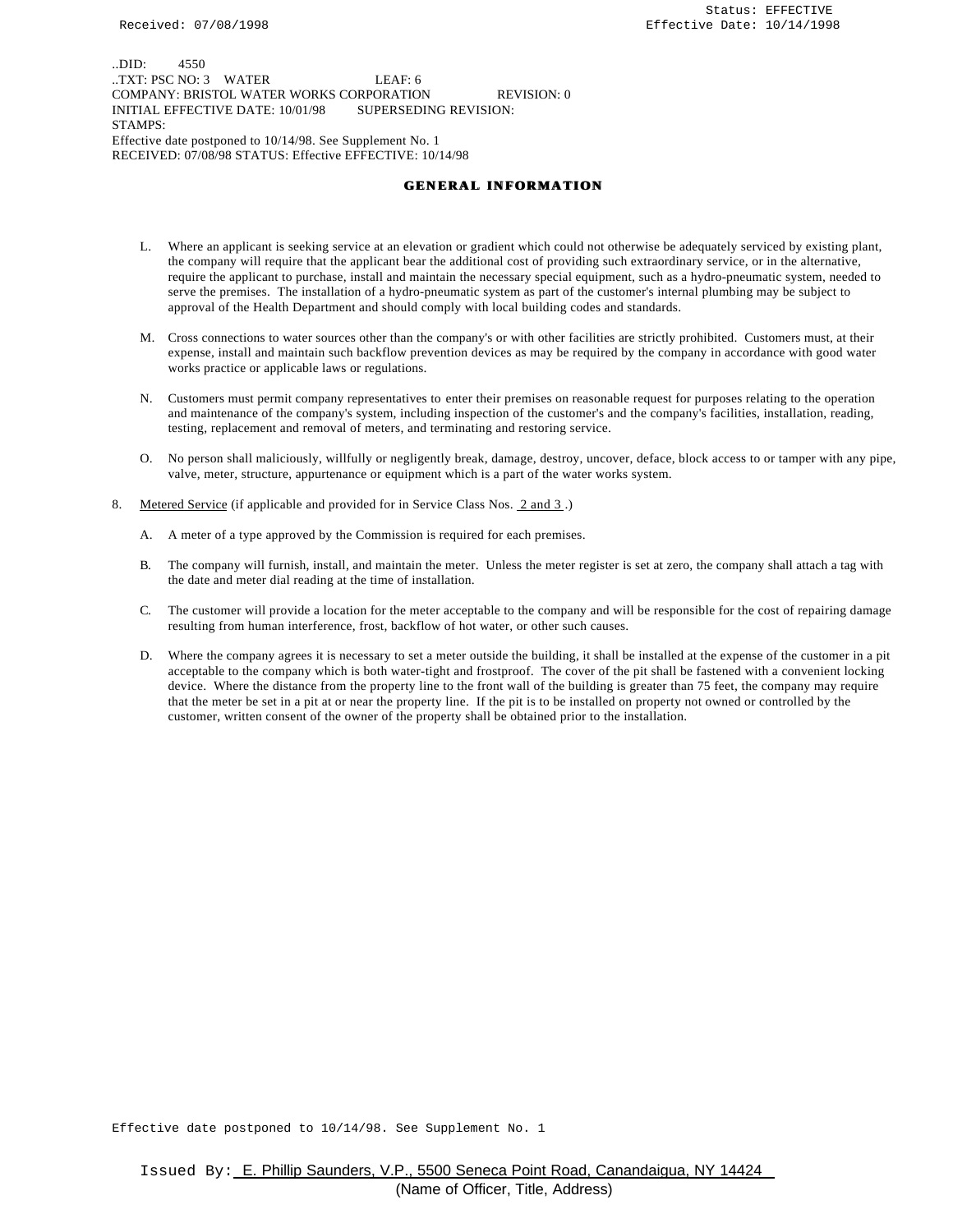..DID: 4551 ..TXT: PSC NO: 3 WATER LEAF: 7 COMPANY: BRISTOL WATER WORKS CORPORATION REVISION: 0 INITIAL EFFECTIVE DATE: 10/01/98 SUPERSEDING REVISION: STAMPS: Effective date postponed to 10/14/98. See Supplement No. 1 RECEIVED: 07/08/98 STATUS: Effective EFFECTIVE: 10/14/98

#### **GENERAL INFORMATION**

- E. The company reserves the right to remove, test, and replace the meter.
- F. The company shall afford the customer an opportunity to verify the final reading of any water meter removed from the premises and obtain the customer's signature on a meter removal card which shows the date removed and the reading.
- G. Meters will be tested in conformance with rules of the Public Service Commission. In the case of a disputed account involving the accuracy of the meter, the company will have the meter tested upon the request of the customer. Should the customer request to have a second meter test within 1 year, the customer will be responsible for the actual cost incurred to have the meter tested including the cost to remove the meter, payable in advance to the company. This fee will be refunded if the meter's final weighted average is found to register in excess of 100 percent. Adjustments in bills for over-registration of the meter will be made in accordance with the current rules of the Public Service Commission.
- H. Bills will show meter readings and the dates read.
- I. Bills will be reasonably estimated where a meter has been inaccessible and will be so indicated on the bill.
- J. Where a meter has ceased to register or its percentage of accuracy cannot be determined, an estimated bill for the current period may be rendered. For all other periods the bill shall be the minimum applicable charge.
- 9. Unmetered Service (if applicable and provided for in Service Class No. 1.)

All applicable provisions of this tariff shall apply.

10. Extension of Mains

Mains will be extended in conformance with Commission Rules and Regulations found in 16 NYCRR, Part 501.

11. Discontinuance of Service - Non-Payment

 Service may be discontinued under the following provisions: for non-payment of any amount due for water supplied, for failure to make any payment due under a deferred payment agreement or for meter repairs (see Section 8C), for failure to post a required deposit or for failure to pay any fee or charge accruing under the contract or tariff.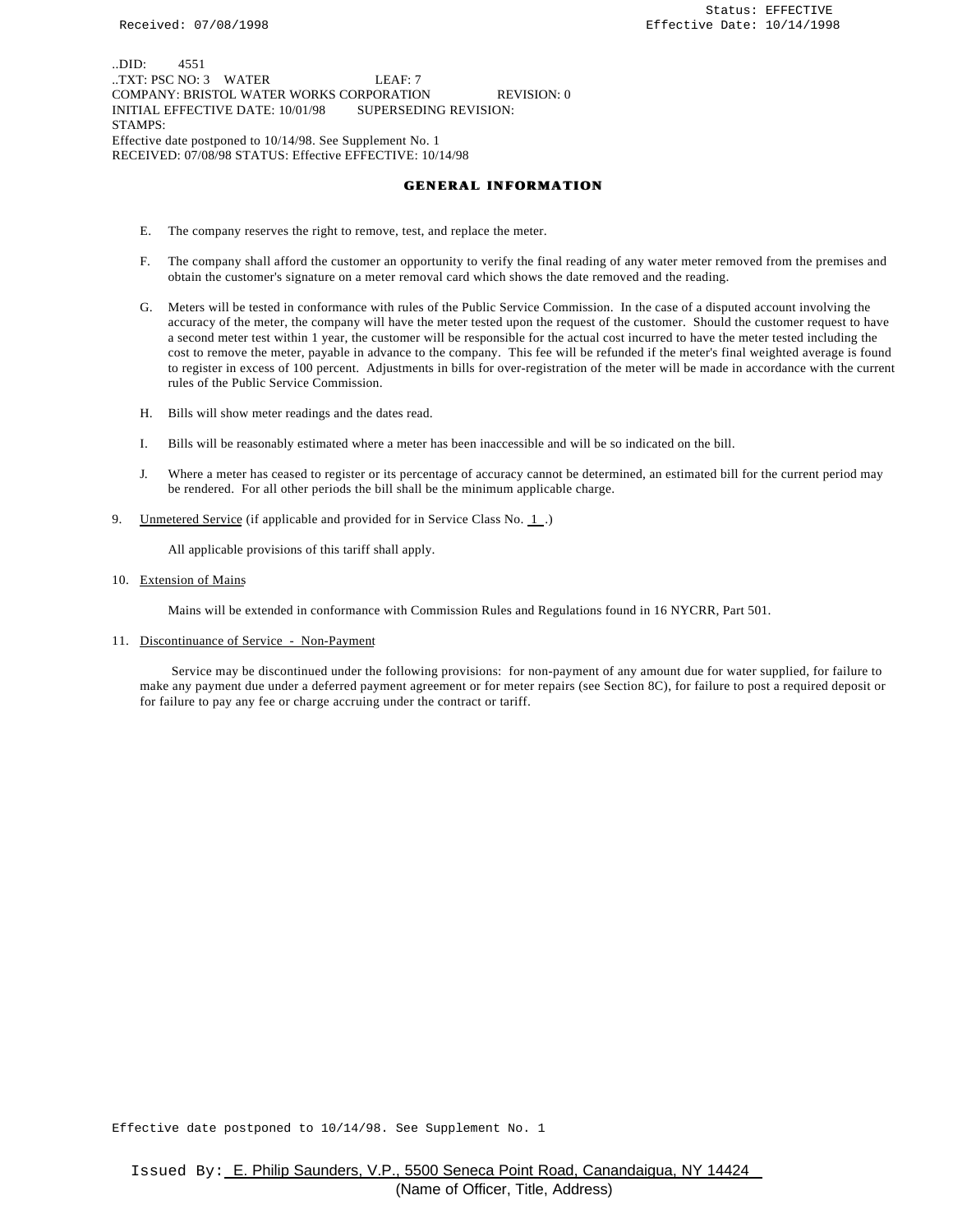..DID: 4552 ..TXT: PSC NO: 3 WATER LEAF: 8 COMPANY: BRISTOL WATER WORKS CORPORATION REVISION: 0 INITIAL EFFECTIVE DATE: 10/01/98 SUPERSEDING REVISION: STAMPS: Effective date postponed to 10/14/98. See Supplement No. 1 RECEIVED: 07/08/98 STATUS: Effective EFFECTIVE: 10/14/98

#### **GENERAL INFORMATION**

- A. A bill not paid within 23 days of mailing is considered delinquent, and the company may discontinue service after complying with 16 NYCRR, Part 533 which requires: (1) 15 days written notice if served personally, or (2) 15 days after a registered letter containing such notice has been signed or refused, or (3) 18 days after mailing written notice in a post-paid wrapper. Service will not be reestablished until payment of all proper arrears, charges and deposits is made or a deferred payment agreement is entered into. Receipt of a subsequently dishonored negotiable instrument in response to a notice of discontinuance shall not constitute payment of the customer's account and the company shall not be required to issue additional notice prior to discontinuance. There will be a charge for processing all returned checks equal to the bank charge plus a handling fee of \$5.00 (not to exceed the maximum allowed by section 5-328 of General Obligations Law).
- B. The company will not discontinue service to residential premises for non-payment of bills on a Friday, Saturday, Sunday, public holiday (as defined in General Construction Law), or on a day on which the utility's main office is closed. Discontinuance can only take place from Monday to Thursday between the hours of 8 a.m. and 4 p.m.
- C. The company will not discontinue service for non-payment of bills to any person or entity receiving public assistance if the payment for such service is to be paid directly by the Department of Social Services or by the local Social Services representatives.

#### 12. Discontinuance of Service - Other

- A. Service rendered under any application, contract or agreement may be discontinued by the company after reasonable notice for any of the following reasons:
	- (1) For willful or indifferent waste of water due to any cause or for non-authorized use of water.
	- (2) For failure to protect from damage the meter and connection, or for failure to protect and maintain the service pipe or fixtures on the property of the customer in a condition satisfactory to the company.
	- (3) For tampering with any meter, connections, service pipe, curb cock, seal or any other appliance of the company controlling or regulating the customer's water supply.
	- (4) For failure to provide the company's employees reasonable access to the premises supplied, or for obstructing the way of ingress to the meter or any other appliances controlling or regulating the customer's water supply.
	- (5) In case of vacancy of the premises.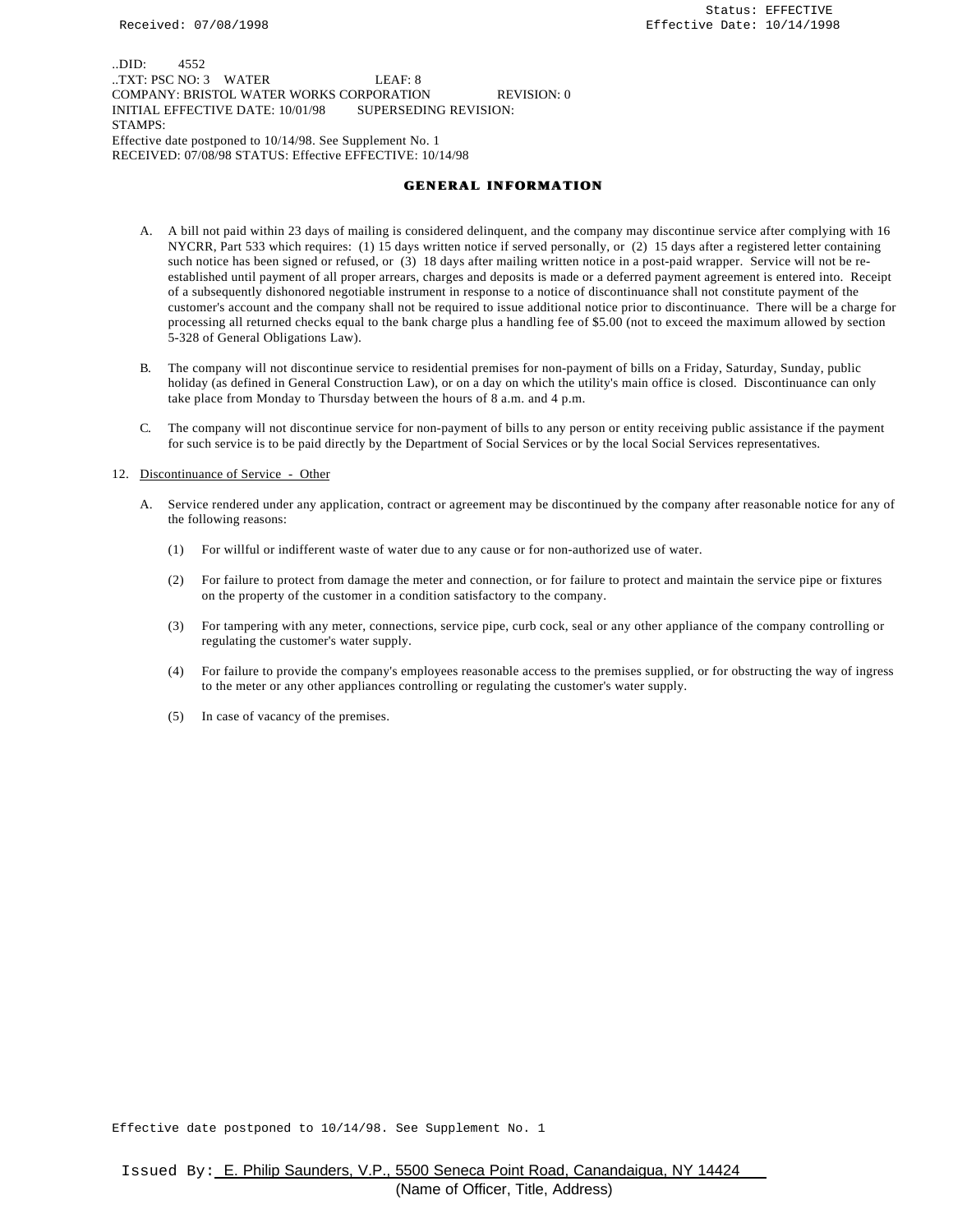..DID: 4553 ..TXT: PSC NO: 3 WATER LEAF: 9 COMPANY: BRISTOL WATER WORKS CORPORATION REVISION: 0 INITIAL EFFECTIVE DATE: 10/01/98 SUPERSEDING REVISION: STAMPS: Effective date postponed to 10/14/98. See Supplement No. 1 RECEIVED: 07/08/98 STATUS: Effective EFFECTIVE: 10/14/98

#### **GENERAL INFORMATION**

- (6) For cross connections.
- (7) For submetering or reselling water.
- (8) For non-compliance with water usage restrictions.
- (9) For violation of any rule or regulation of the company as filed with the Public Service Commission, provided such violation affects the reliability or integrity of the water system.
- B. Written notice of discontinuance of service shall contain the information required by 16 NYCRR Section 533.3 and will be given except in those instances where a public health hazard exists.
- C. The company may, at any time, temporarily discontinue water service in case of accident, or for the purpose of making connections, alterations, repairs, changes, etc.
- D. Except as stated in the preceding paragraph, or in the case of a violation that threatens the integrity of the water system, the company shall not discontinue service to any customer on a Friday, Saturday, Sunday, Public Holiday or on a day when the company is not open for business. Public Holiday shall refer to those holidays defined in the General Construction Law.

#### 13. Discontinuance of Residential Service - Special Procedures

 If termination of service would result in serious impairment to health and safety, the company must delay the termination of service or, if service has already been terminated, must restore service, for thirty days under the following conditions:

- A. all occupants are either blind, disabled, 62 years of age or older or 18 years of age or under;
- B. a medical emergency exists; or
- C. if heating would be affected between November 1 and April 1.

 It is the customer's responsibility to notify the company that such conditions exist and to provide any required documentation. The company may require that the customer make appropriate arrangements to pay any arrears as well as pay current bills.

#### 14. Deferred Payment Agreements

 In addition to those circumstances in Section 13, the company will consider granting customers reasonable payment terms in cases where a customer is threatened with termination of service, or where the company has issued a backbill to a customer. Any such agreement may require the customer to make a reasonable down payment, and to pay current bills when issued.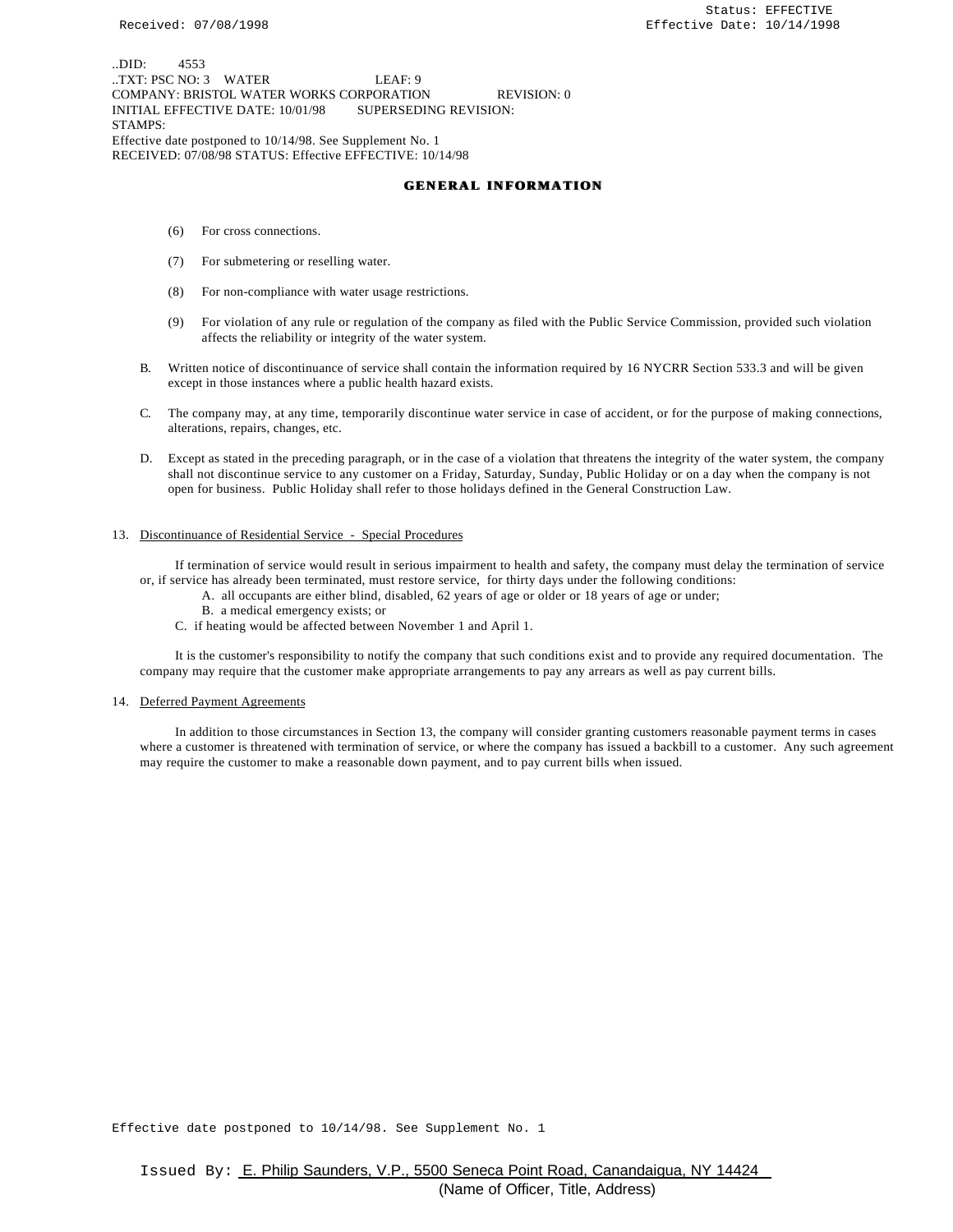## **PSC NO: 3 - WATER LEAF: 10 COMPANY: BRISTOL WATER WORKS CORPORATION REVISION: 1 INITIAL EFFECTIVE DATE: March 1, 2009 SUPERSEDING REVISION: 0**

## **GENERAL INFORMATION**

### 15. Complaint Handling Procedures

- A. The company will promptly investigate and evaluate all complaints received from customers regarding bills for service rendered or required deposits. The results of the company's findings will be reported to the customer. During the period of investigation and evaluation, service will not be discontinued, nor shall a new notice of termination be issued, provided, however, that the customer will be required to pay the undisputed portion of any balance due, which may include bills for current usage.
- B. After the completion of such an investigation, if the company determines that the disputed service has been rendered, or that the disputed charge or deposit is proper in whole or in part, the company may require that the full bill or deposit be paid. Appropriate notices of the determination shall be given to the customer, and where notice of discontinuance of service was previously sent, or is served with the determination, such notice shall include a statement advising the customer of the availability of the Commission's complaint handling procedures, including the address and telephone number of the Department's Consumer Services Division. Where prior notice of discontinuance was sent, company procedure provides for discontinuance of service if customer fails to pay the proper amount due and owing within 5 days after notice of the company determination was served personally on the customer or at least 8 days after mailing of the notice. Under no circumstances will discontinuance of service occur if so precluded by the Commission.
- C. In situations where the complaint procedures of the Commission have been invoked and it is determined that the disputed service has been rendered or that the disputed charge or deposit is proper and prior notice of discontinuance was sent, a customer's service will not be discontinued for failure to pay the amount found due and owing until at least 5 days after notice of the Commission's determination, where personal service is made, or at least 8 days after mailing of such a notice.

## 16. Restoration of Service

A charge will be made to restore service after discontinuance at the customer's request, for nonpayment or for violation of these rules.

This charge will be \$50.00 during normal business hours (8:00 a.m. to 4:00 p.m., Monday through Friday), \$75.00 outside of normal business hours Monday through Friday and \$100.00 on weekends or public holidays. The holidays for which the \$100.00 charge will apply are as follows:

New Year's Day Labor Day Dr. Martin Luther King, Jr. Day Columbus Day Lincoln's Birthday Veteran's Day Washington's Birthday Thanksgiving Day Memorial Day Christmas Day Independence Day

Issued By: E. Phillip Saunders, VP, Bristol Water Works Corporation, 5500 Seneca Point Road, Canandaigua, NY 14424 (Name of Officer, Title, Address)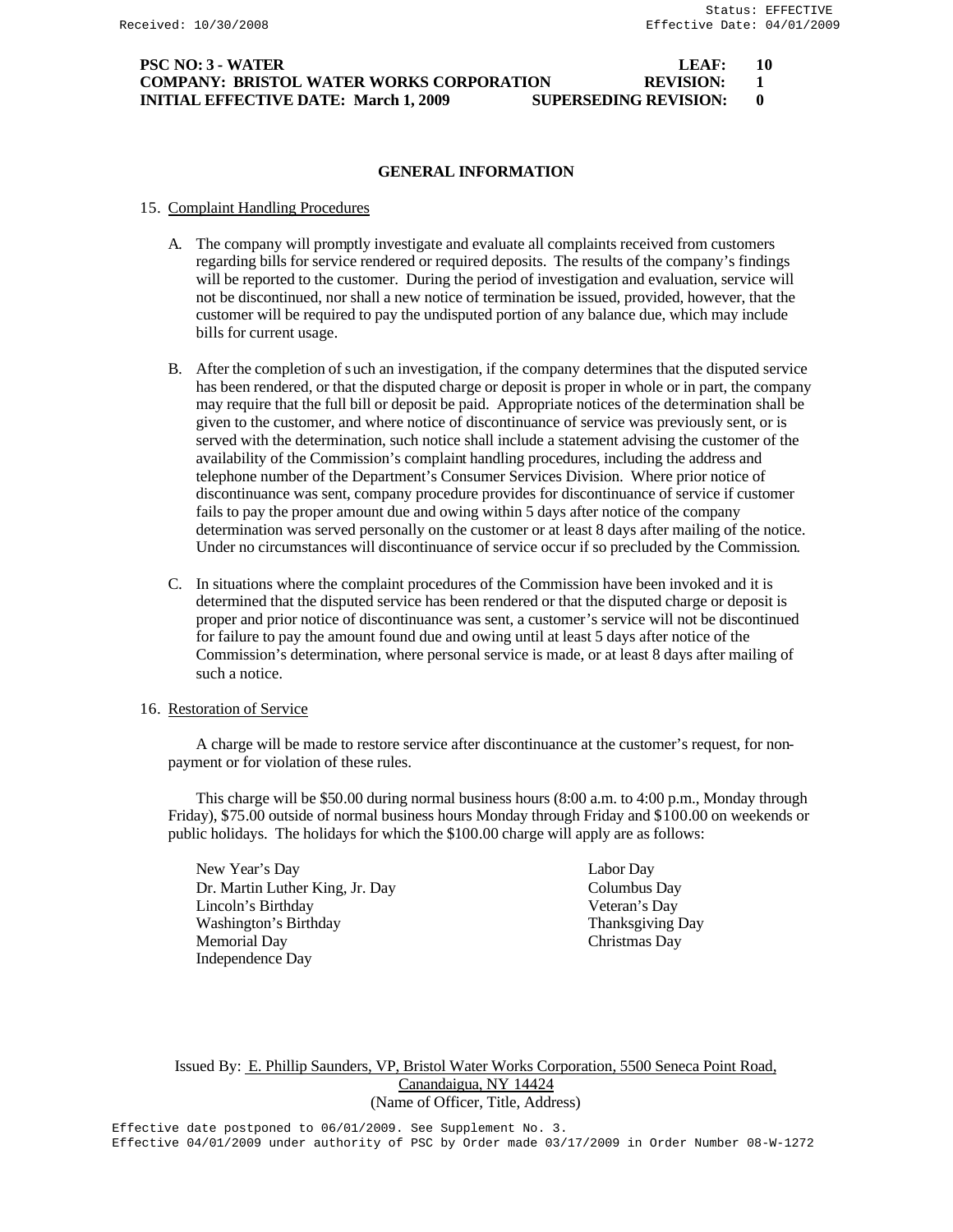# ..DID: 4555 ..TXT: PSC NO: 3 WATER LEAF: 11 COMPANY: BRISTOL WATER WORKS CORPORATION REVISION: 0 INITIAL EFFECTIVE DATE: 10/01/98 SUPERSEDING REVISION: STAMPS: Effective date postponed to 10/14/98. See Supplement No. 1 RECEIVED: 07/08/98 STATUS: Effective EFFECTIVE: 10/14/98

# **GENERAL INFORMATION**

In a case where service is being restored after discontinuance for non-payment, the company may require full payment of all arrears as well as the restoration of service charge. If the company and the customer have entered into some form of payment agreement, the agreed upon down payment may be required before service will be restored.

If it becomes necessary to disconnect service at the main because of willful acts of a customer, the service restoration charge will include the actual costs incurred by the company to disconnect and reconnect the service.

# 17. **Interest on Customer Overpayments**

The company will provide interest on a customer overpayment as follows:

- A. A customer overpayment is defined as payment by the customer to the company in excess of the correct charge for water service supplied to the customer which was caused by erroneous billing by the utility.
- B. The rate of interest on such amounts shall be the greater of the unadjusted customer deposit rate or the applicable late payment rate, if any, for the service classification under which the customer was billed. Interest shall be paid from the date when the customer overpayment was made, adjusted for any changes in the deposit rate or late payment rate, and compounded monthly, until the date when the overpayment was refunded.
- C. The company will not pay interest on customer overpayments that are refunded within 30 days after such overpayment is received by the company.

# 18. Regulation

 All matters, rules and other situations concerning the rendering of water service which are not specifically covered herein or in a provision of the New York State Codes, Rules and Regulations and which are subject to the jurisdiction of the Public Service Commission, and for which a customer and the company cannot agree as to an equitable and fair solution will be referred to said Commission to be resolved. Either the customer or the company may request that a rule or provision of this tariff be changed for a particular situation.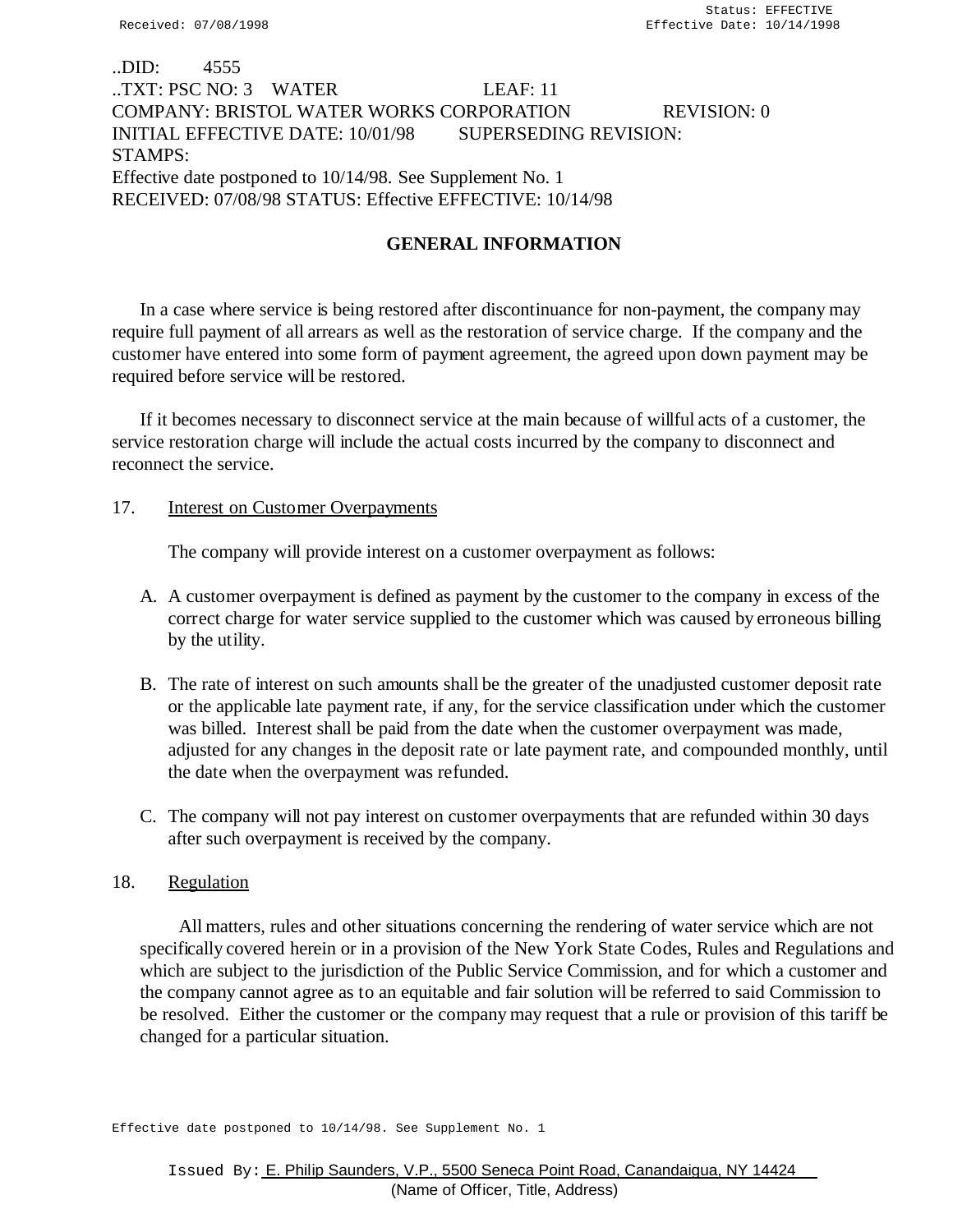# **PSC NO: 3- WATER LEAF: 12 COMPANY: BRISTOL WATER WORKS CORPORATION REVISION: 6 INITIAL EFFECTIVE DATE: January 1, 2022 SUPERSEDING REVISION: 5** Issued in compliance with Commission Order issued December 17, 2021 in Case 20-W-0423

# **SERVICE CLASSIFICATION NO. 1**

Applicable to use of Service for:

Residential and general use.

#### Character of Service:

Continuous

#### Rate (applicable to all non-condominium customers):

Individually metered residential consumption \$9.56 per 1,000 gallons in arrears.

### Residential Customer Charge (applicable to all non-condominium customers):

| Meter Size<br>$5/8$ -inch<br>$3/4$ -inch<br>$1$ -inch | Quarterly Customer Charge (in advance)<br>\$104.01<br>\$114.13<br>\$145.25 |
|-------------------------------------------------------|----------------------------------------------------------------------------|
| Condominium Flat Rate:                                |                                                                            |
| 1 Bedroom Condominium                                 | \$87.93 quarterly in advance                                               |
| 2 Bedroom Condominium                                 | \$104.17 quarterly in advance                                              |
| 3 Bedroom Condominium                                 | \$145.16 quarterly in advance                                              |
| $4 \& 4+$ Bedroom Condominium                         | \$201.91 quarterly in advance                                              |

#### Terms of Payment

Bills shall be rendered quarterly and are due and payable upon receipt. Bills not paid within 23 days of mailing are delinquent and the late payment charge becomes applicable and service may be discontinued after proper notice as required by law.

#### Late Payment Charge

A late payment charge to be computed at the rate of 1½ percent per month, compounded monthly, may be applied to all balances left unpaid 23 days following mailing of the bill.

## Term

Terminable by the customer upon 10 days' written notice to the company.

## Issued By: Todd Cook, President, Bristol Water Works Corporation, 5500 Seneca Point Road, Canandaigua, NY 14424